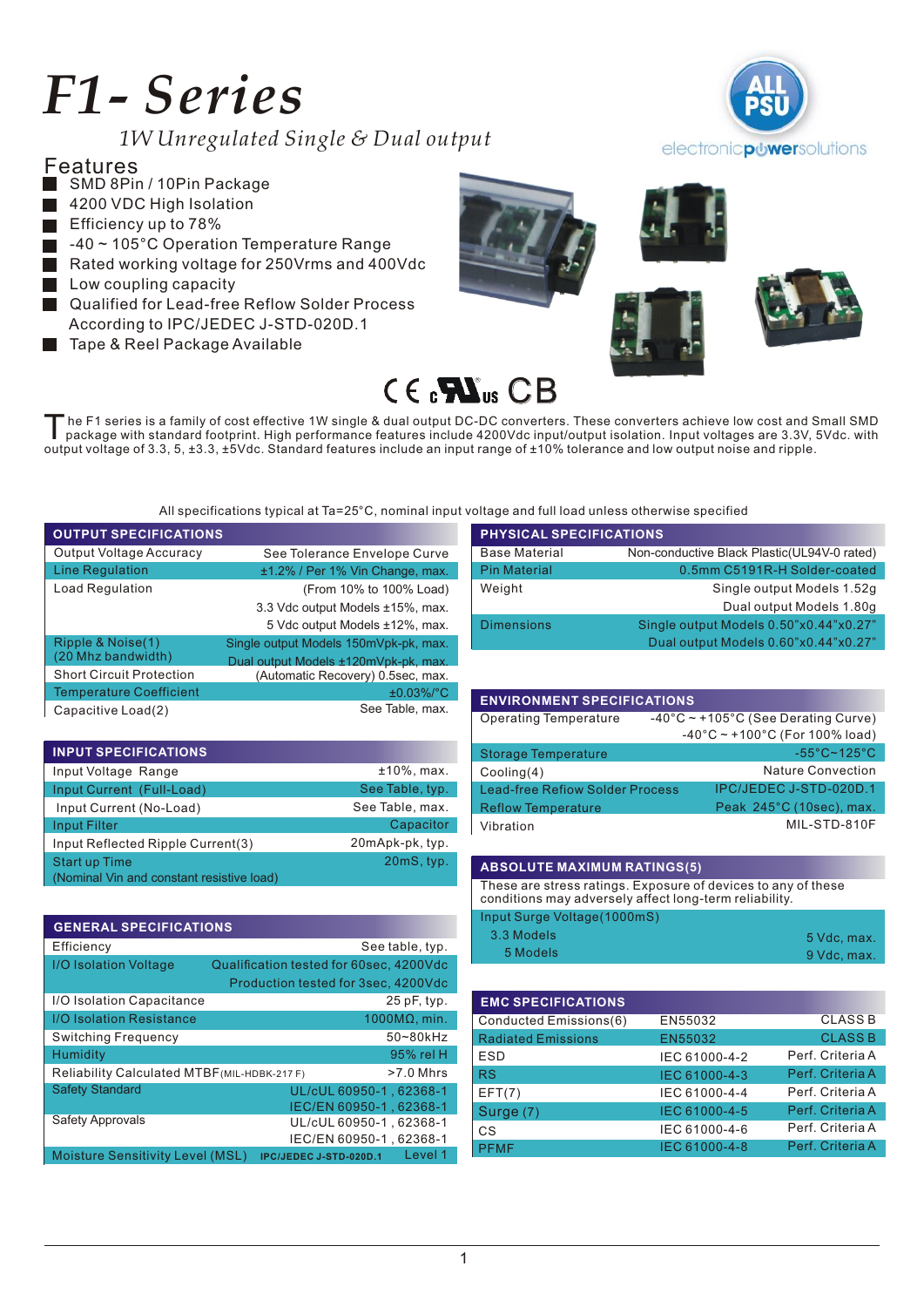

# *F1 - 1W Unregulated Single & Dual output*





# MODEL SELECTION GUIDE

|                     | <b>INPUT</b>        |            | <b>INPUT Current</b> |         | OUTP UT OUTP UT Current EFFICIENCY |                       | Capacitor       |
|---------------------|---------------------|------------|----------------------|---------|------------------------------------|-----------------------|-----------------|
| <b>MODEL NUMBER</b> | Voltage Range       | No-Load    | Full Load            | Voltage | Full load                          | @FL                   | Load @FL        |
|                     | $(V \, dc)$         | (mA, max.) | (mA, typ.)           | (V dc)  | (mA)                               | $(\% , \text{ typ.})$ | $(\mu F, max.)$ |
| F1-0303SH           | $3.3$ (2.97 ~ 3.63) | 50         | 416                  | 3.3     | 303                                | 73                    | 220             |
| F1-0305SH           | $3.3$ (2.97 ~ 3.63) | 50         | 404                  | 5       | 200                                | 75                    | 220             |
| F1-0503SH           | $5(4.5 \sim 5.5)$   | 40         | 274                  | 3.3     | 303                                | 73                    | 220             |
| F1-0505SH           | $5(4.5 \sim 5.5)$   | 40         | 264                  | 5       | 200                                | 76                    | 220             |
| F1-0303SH-R         | 3.3 (2.97 ~ 3.63)   | 50         | 416                  | 3.3     | 303                                | 73                    | 220             |
| F1-0305SH-R         | $3.3$ (2.97 ~ 3.63) | 50         | 404                  | 5       | 200                                | 75                    | 220             |
| F1-0503SH-R         | $5(4.5 \sim 5.5)$   | 40         | 274                  | 3.3     | 303                                | 73                    | 220             |
| F1-0505SH-R         | $5(4.5 \sim 5.5)$   | 40         | 264                  | 5       | 200                                | 76                    | 220             |
| F1-0303DH           | $3.3$ (2.97 ~ 3.63) | 50         | 404                  | ±3.3    | ±151                               | 75                    | ±100            |
| F1-0305DH           | $3.3$ (2.97 ~ 3.63) | 50         | 389                  | ±5      | ±100                               | 78                    | ±100            |
| F1-0503DH           | $5(4.5 \sim 5.5)$   | 40         | 267                  | ±3.3    | ± 151                              | 75                    | ±100            |
| F1-0505DH           | $5(4.5 - 5.5)$      | 40         | 257                  | ±5      | ±100                               | 78                    | ±100            |
| F1-0303DH-R         | $3.3$ (2.97 ~ 3.63) | 50         | 404                  | ±3.3    | ± 151                              | 75                    | ±100            |
| F1-0305DH-R         | $3.3$ (2.97 ~ 3.63) | 50         | 389                  | ±5      | ±100                               | 78                    | ±100            |
| F1-0503DH-R         | $5(4.5 - 5.5)$      | 40         | 267                  | ±3.3    | ± 151                              | 75                    | ±100            |
| F1-0505DH-R         | $5(4.5 \sim 5.5)$   | 40         | 257                  | ±5      | ±100                               | 78                    | ±100            |

#### **NOTE**

- 1. Ripple/Noise measured with a 10μF electrolytic capacitor and 0.1μF ceramic capacitor.
- 2. Tested by minimal Vin and constant resistive load.
- 3. Measured Input reflected ripple current with a simulated source inductance of 12μH And a source capacitor  $Cin(47\mu\text{F}, \text{ESR} < 1.0\Omega \text{ at } 100\text{kHz}).$
- 4. "Nature Convection" is usually about 30-65 LFM but is not equal to still air (0 LFM).
- 5. Exceeding the absolute ratings of the unit could cause damage. It is not allowed for continuous operating.
- 6 Input filter components are be required to help meet conducted emission class B, which application refer to the EMI Filter of design & . feature configuration.
- 7. Input components (C1,D1) are used to help meet surge test requirement for the module. C1 and D1 recommended nichicon UHE series and Littelfuse SMDJ series.
- 8. Operation under no-load conditions will not damage these devices, however they may not meet all listed specifications.
- 9. The F1 Series of converters are not internally fused so to meet the requirements of UL an anti-surge input line fuse
- should always be used with ratings as defined below. Input Voltage, 3.3V: 1.0A( Slow Burning Fuses)
- Input Voltage, 5.0V: 0.5A( Slow Burning Fuses)
- All fuses should be UL recognized and rated to at least the maximum allowable DC input voltage.
- 10. It is not recommended to use water-washing process on SMT units.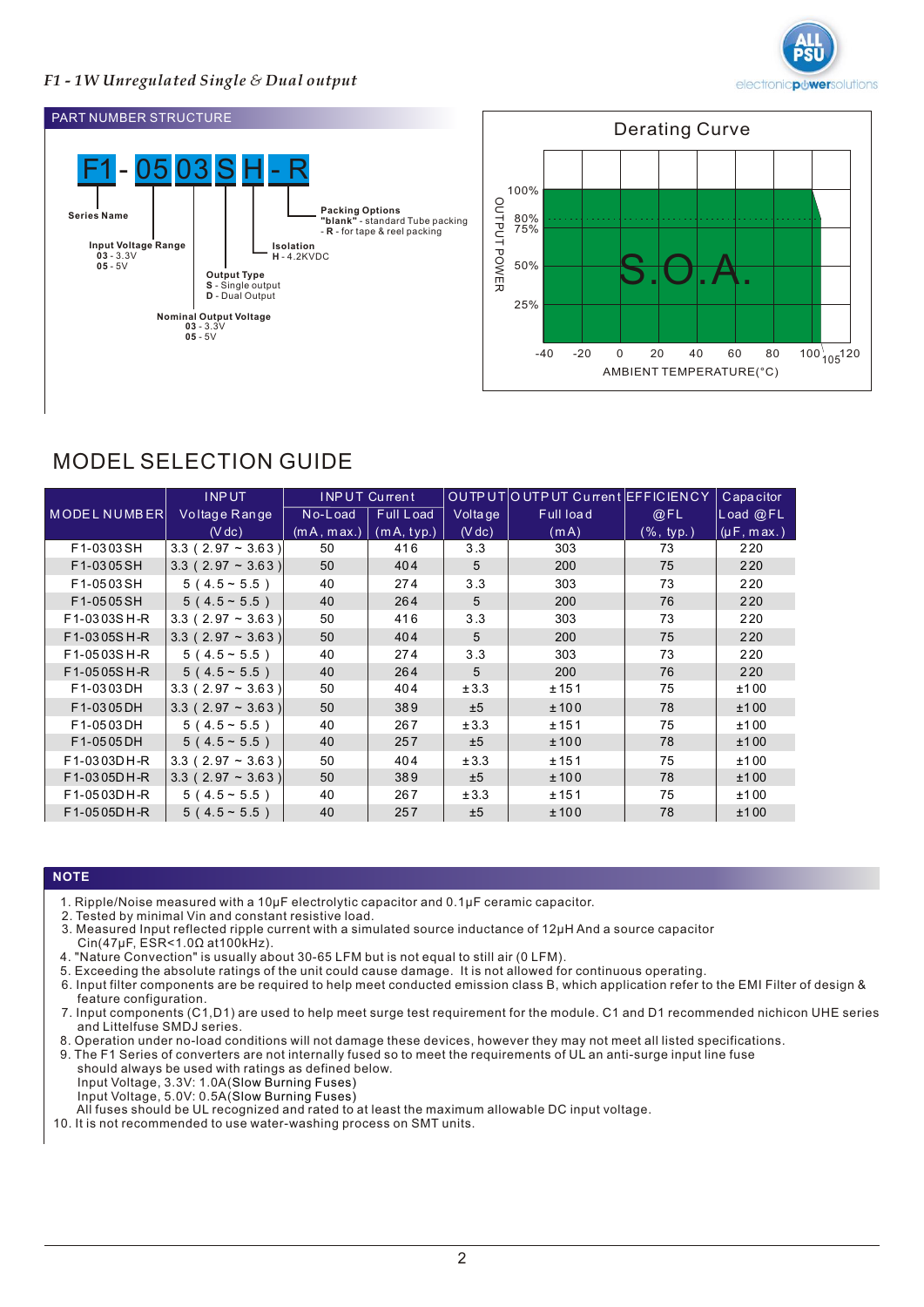

### **DERATING CURVE AND EFFICIENCY Vs OUTPUT CURRENT CURVE**











# Efficiency Vs Output Current Curve







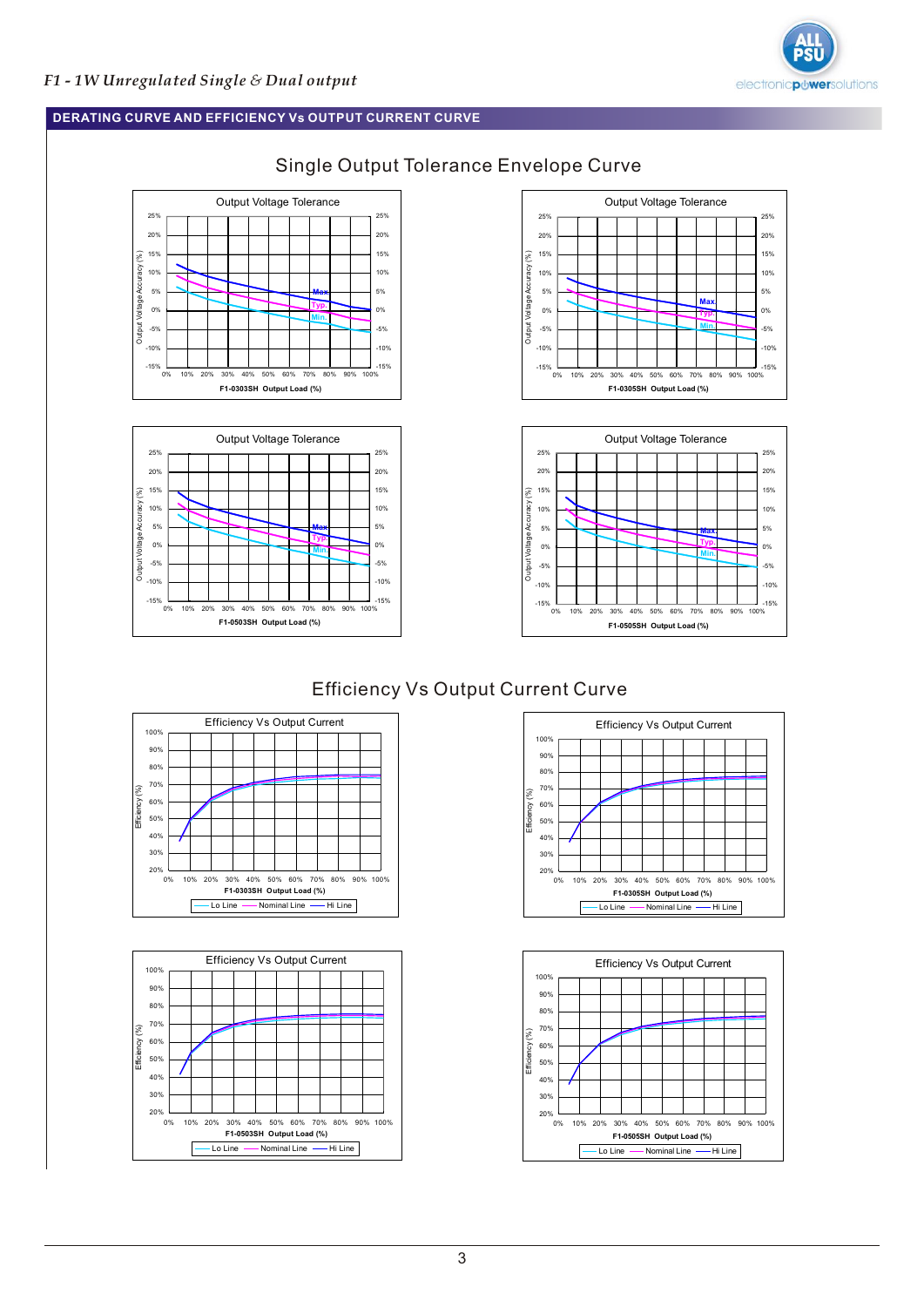

#### **DERATING CURVE AND EFFICIENCY Vs OUTPUT CURRENT CURVE**











# Efficiency Vs Output Current Curve







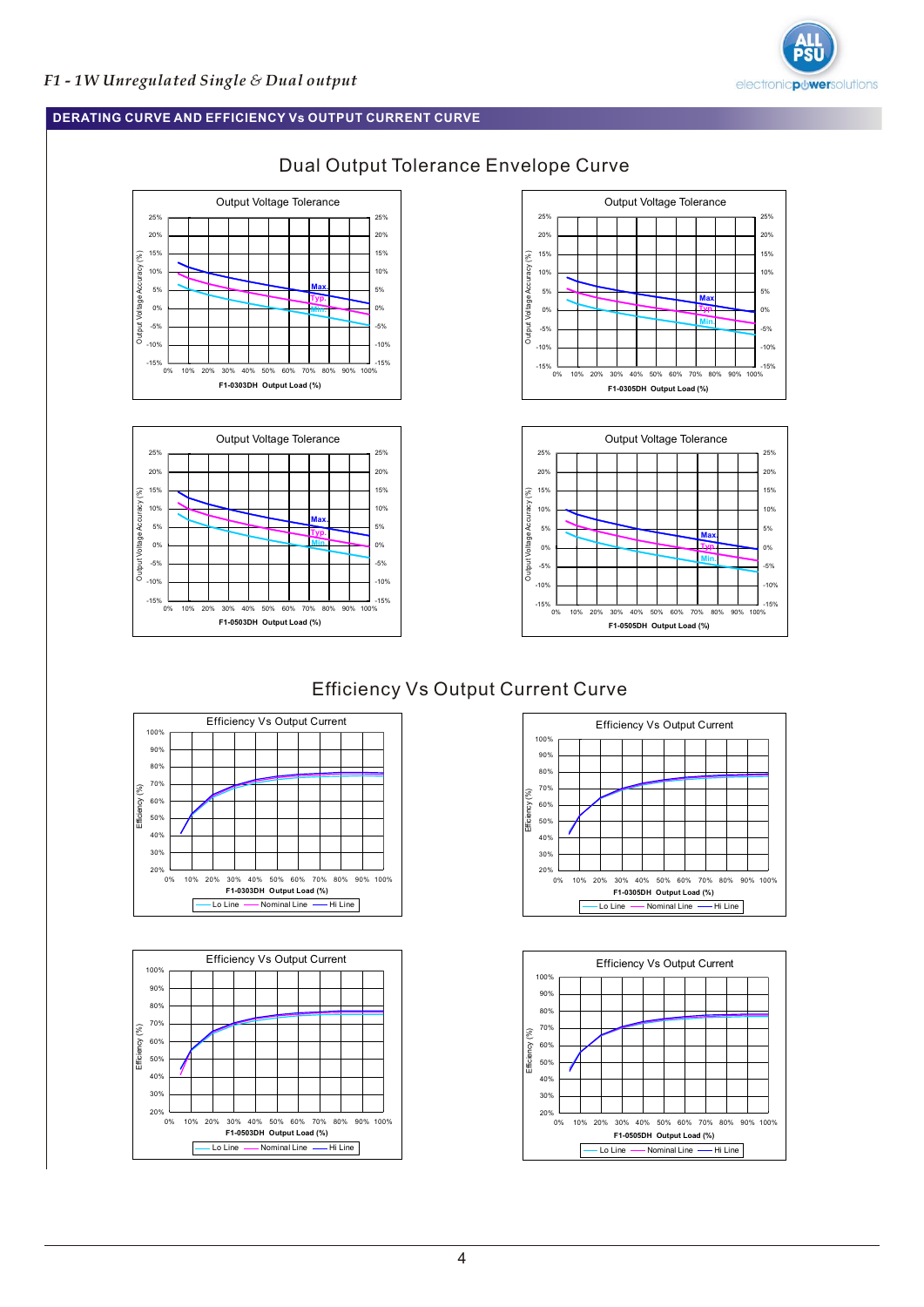

#### **TEST CONFIGURATIONS**

# **Input Reflected Ripple Current Test Step**

 Input reflected ripple current is measured through a source inductor  $Lin(12\mu H)$  and a source capacitor  $\text{Cin}(47 \mu \text{F}, \text{ESR} < 1.0 \Omega \text{ at } 100 \text{kHz})$  at nominal input and full load.



# **EFT & SURGE Filter**

 Input components (C1,D1) are used to help meet surge test requirement for the module.

# **Output Ripple & Noise Measurement Test**

 Use a 10μF electrolytic capacitor and 0.1μF ceramic capacitor.

The Scope measurement bandwidth is 0-20MHz.



# **EMI Filter**

 Input filter components (C1,L) are used to help meet conducted emissions requirement for the module. These components should be mounted as close as possible to the module; and all leads should be minimized to decrease radiated noise.